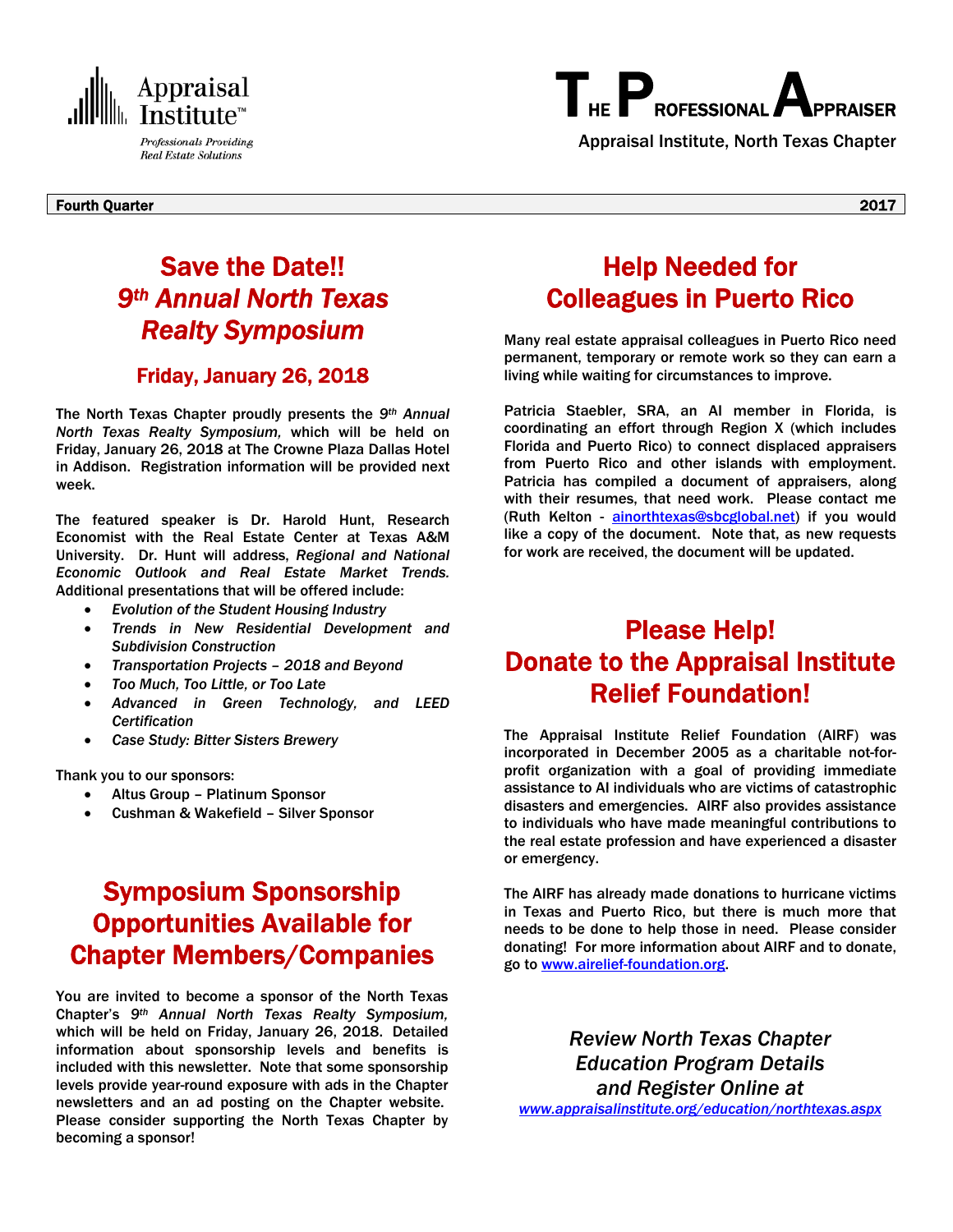# Congratulations to North Texas Chapter **Professionals!**<br>
Congratulations to the AI professionals that have

earned the MAI, SRA and AI-GRS designations! New Candidates, Practicing Affiliates and Affiliates, welcome to the North Texas Chapter!

#### New Designated Members

Kristen Cahill, MAI Paul Dwyer, MAI Carrie Emminger, SRA Jason Secrest, MAI

### New Candidates

Leesha Creech Michael Gentilini Erik Hill Stephen Michael Lechtenberg Andrea Roberts John Sexton Jourdan Sullivan Adem Sumer

#### New Practicing Affiliates

Garald Elwood Brown, Jr. McKinley Coward, III Spencer Forrest William R. French Lowell Lewis Allison Mays Karen Reynolds Alexander Ruiz McKinley Topp

#### Affiliate

Natalie Parra

### Stay Tuned for YAPs Announcements!

Stay tuned for upcoming Young Appraisal Professionals' (YAPs) events/activities! They represent a great opportunity to meet and socialize with peers, and receive help with AI designation requirements and state certification requirements.

# Education Scholarships Awarded

Congratulations to the following individuals, who are the recipients of 2017 Education Scholarships from the North Texas Chapter! Non-designated individuals affiliated with the Chapter are encouraged to participate in the scholarship program.

> Kade Frink Richard McBride Andy McLain Chris Stone Jourdan Sullivan Ryan Wegman Alex Yakulis

### Additional Opportunities for Chapter Scholarships

The North Texas Chapter Board of Directors is committed to helping Candidates and Practicing Affiliates meet education requirements and earn Appraisal Institute designations. Non-designated individuals now have three options to receive education scholarships. Following are the categories and requirements:

#### Attend

- Attend six (6) Chapter meetings within a two-year period.
- When the requirement is met, receive a free North Texas Chapter education program.

### Win

- A drawing will be held at each Chapter meeting of non-designated individuals in attendance at the meeting.
- The person whose name is drawn will receive a \$500.00 scholarship to be used toward an MAI, SRA, AI-GRS or AI-RRS designation track course that is sponsored by the North Texas Chapter or the National office (classroom and online offerings).

### Apply

- Complete and submit a North Texas Chapter Scholarship Application.
- Eligible individual(s) will receive a scholarship in an amount up to \$500.00 for use toward an MAI, SRA, AI-GRS or AI-RRS designation track course that is sponsored by the North Texas Chapter or the National office (classroom and online offerings).

Feel free to contact the Chapter office with any questions (ainorthtexas@sbcglobal.net).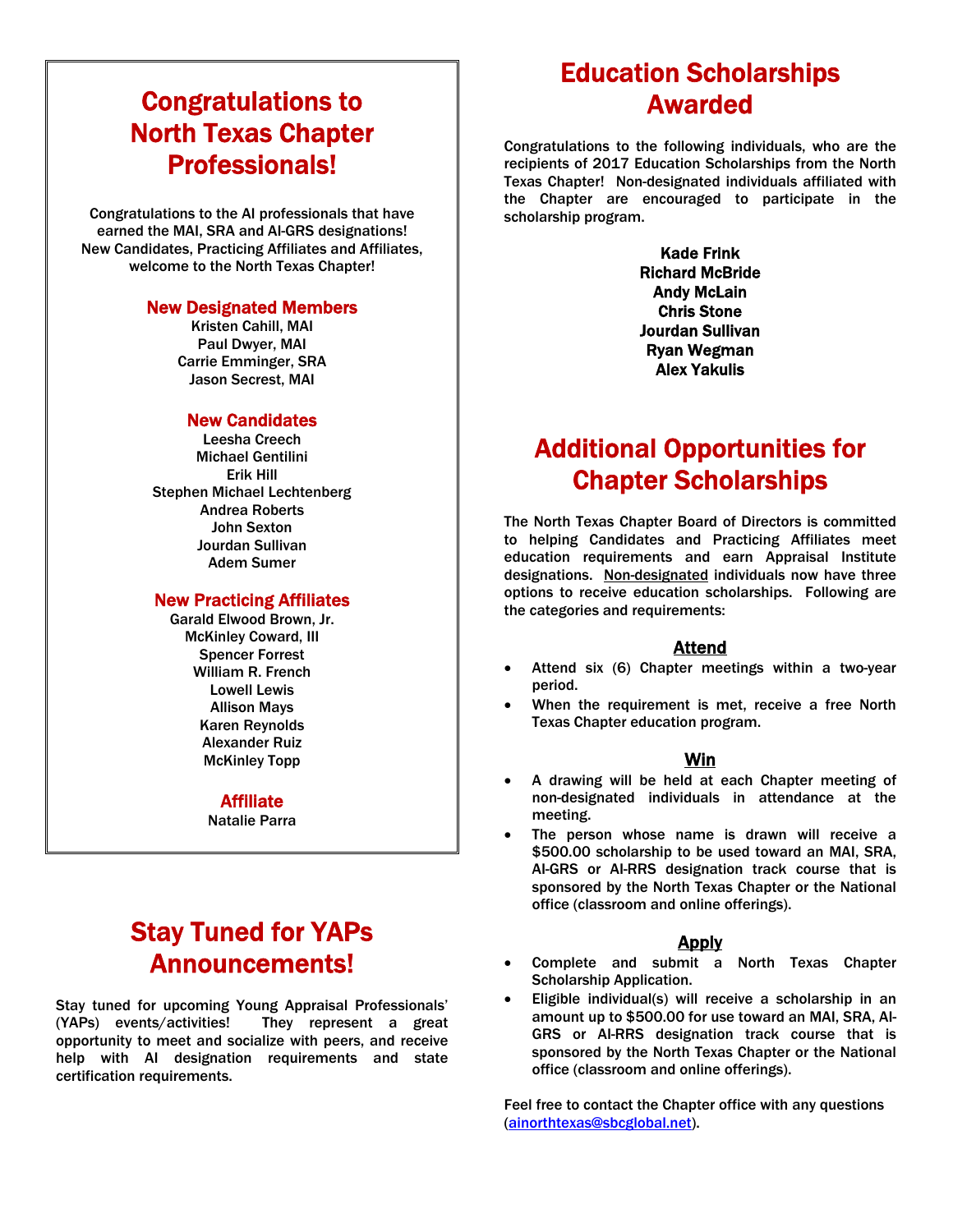### Candidate Column

#### 2018 General Demo Capstone Program Schedule

The dates of the 2018 *General Demonstration Report-Capstone Programs* are listed below.

- February 19-25, 2018 Orlando, FL
- February 19-25, 2018 Synchronous
- April 23-29, 2018 Chicago, IL
- September 10-16, 2018 Denver, CO
- September 10-16, 2018 Synchronous

The Capstone Program is one of several options that general Candidates for Designation may choose to complete the demonstration of knowledge requirement for their MAI designation. For information about all options, go to http://www.appraisalinstitute.org/demomai/. Note that students must have passed the *Advanced Market Analysis & Highest and Best Use* examination or AI approved equivalent, and must have completed the *General Demonstration Appraisal Report Writing Seminar* within the past five years.

Feel free to contact the National Programs Department (nationalprograms@appraisalinstitute.org or 312-335- 4207) with any questions.

### Did You Know? Insurance Coverage for AI Professionals

The Appraisal Institute has partnered with trusted programs to help you safeguard your practice and offer a wide selection of protection plans.

#### Errors & Omissions Coverage:

To help safeguard your practice, obtain errors and omissions insurance through AI's endorsed program with LIA Administrators & Insurance Services. Go to https://www.appraisalinstitute.org/designatedcandidateaf filiate/ai-affiliation/e-and-o-insurance/ for program details.

#### Appraisal Institute Insurance Trust:

Life, Disability and Other Protection Plans. The Appraisal Institute Insurance Trust (formerly REAGIT) works exclusively on behalf of AI professionals to provide robust protection for every stage of life. A wide selection of protection plans and medical insurance services are available as an AI benefit, including Term Life, 10-Year Level Term Life, Disability Income, Professional Overhead Expense, Medical Supplement, Dental, Hospital Indemnity and Long-Term Care. Go to https://www.appraisalinstitute.org/designatedcandidateaf filiate/ai-affiliation/reagit-the-real-estate-appraisers-groupinsurance-trust/ for more details.

## Awards Presented at December Holiday Party

Two awards are presented annually to Chapter members – the Volunteer of the Year Award and the Lifetime Service Award. The selections are made by the Board of Directors after serious consideration of qualified individuals.

The Volunteer of the Year Award was presented to Jim Underhill, MAI for significant contributions to the Appraisal Institute and the Chapter. Jim served as President of the North Texas Chapter in 2010. Prior to his service as President, he served as Vice President, Secretary, Treasurer and as a member of the Board of Directors. He also held numerous positions on Chapter committees, including Education, Finance and Programs. Since his year as President, Jim has continued his dedication to the Chapter as a member of the Education, Nominating and Symposium Committees.

Jim has also served Region VIII in his capacity as Regional Representative or Alternate Regional Representative since 2009. In addition, he served as the Region VIII Member of the National Government Relations Committee from 2015-2016, and on the Collateral Underwriter Implementation Subcommittee and State Coalitions Exchange Subcommittee in 2015.

The Lifetime Service Award was presented to Gene Rhodes, MAI for significant contributions to the Appraisal Institute at the National, Regional and/or the Chapter levels over a period of at least 15 years or more. Gene served as President of the North Texas Chapter in 1987. Prior to his service as President, he served as Vice President, Secretary, Treasurer and as a member of the Board of Directors. He also held numerous positions on Chapter committees. Gene continued his dedication to the Chapter by serving on the Telephone Committee in 2006 and 2007, on the Scholarship Committee in 2013 and on the Nominating Committee in 2002 and 2014. He also served Region VIII in his capacity as Alternate Regional Representative in 2000 and 2014.

In addition to the positions he has held at the Chapter and Region levels, Gene has authored two articles that were published in the *The Appraisal Journal*. In 1981, the article*, Inflation Discounting – How Appraisers Can Deal with Discounting* was published. In the Fall 2014 issue*,*  the article, *Qualitative Analyses in the Sales Comparison Approach Revisited* was published. Gene was awarded the Armstrong/Kahn Award in 2014 for that article. The Armstrong/Kahn Award is presented by *The Appraisal Journal's* Editorial Board for the most outstanding original article published in the Journal during the previous year.

Congratulations to Jim and Gene! The recognition of their many hours of service and contributions to the Chapter, the members, the Appraisal Institute and the profession is well-deserved.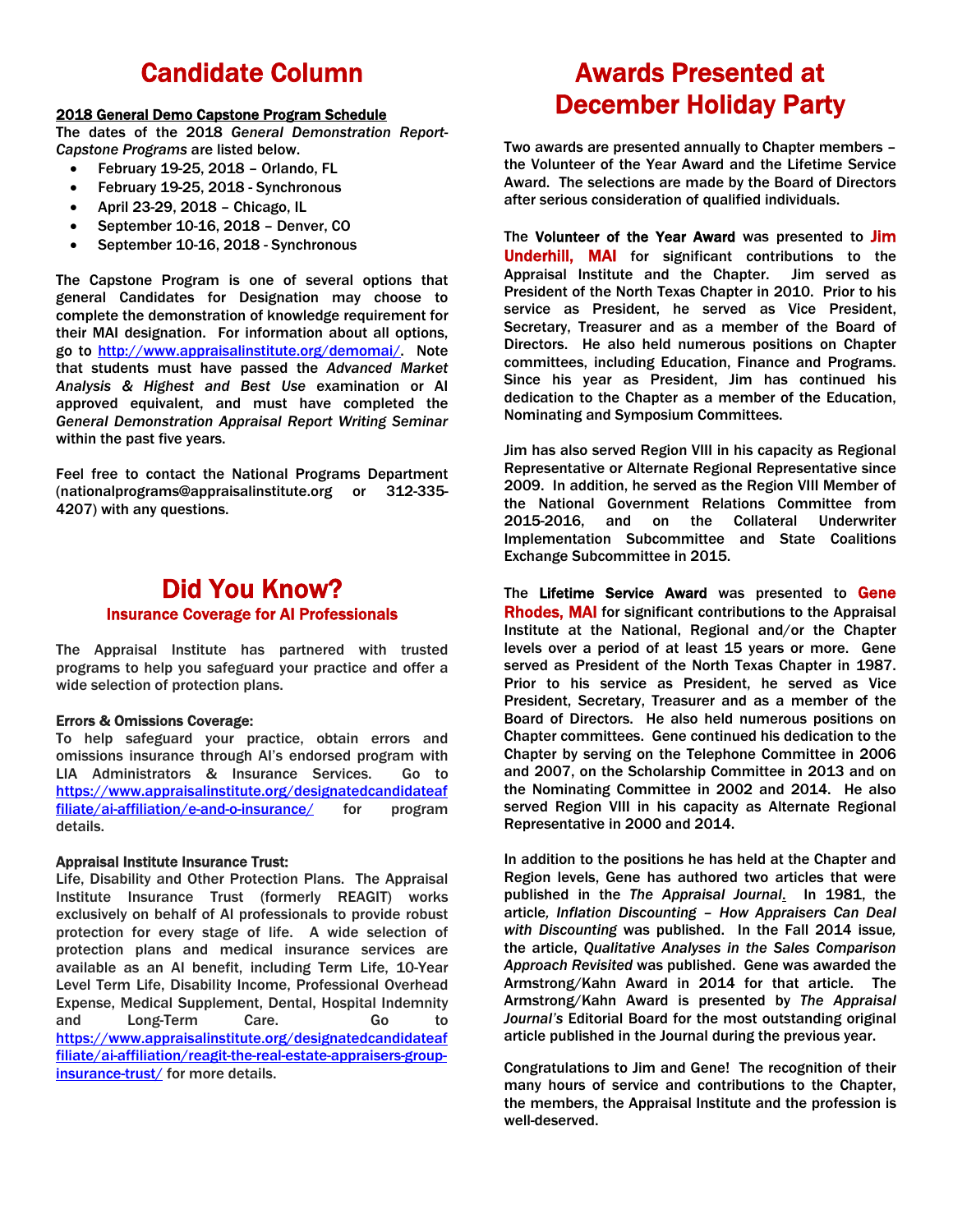# 2018 North Texas Chapter Education Schedule

Online registration and program details are available at www.appraisalinstitute.org/education/northtexas.aspx.

| Date(s)           | <b>Course/Seminar</b>                                                                                     | <b>CE Hours</b>                                                                                                                                                 |
|-------------------|-----------------------------------------------------------------------------------------------------------|-----------------------------------------------------------------------------------------------------------------------------------------------------------------|
| February 6-10     | Advanced Market Analysis and Highest & Best Use                                                           | <b>Al Points:</b><br>Attend-275 - Attend/Pass-375<br>35 hours (30 classroom, 3-hour exam,<br>2-hour pre-class online session)                                   |
| March 1           | <b>Business Practices and Ethics</b>                                                                      | $AI - 35$ points<br>ACE - 4 hours                                                                                                                               |
| March 2           | $AI - 35$ points<br>ACE - 7 hours<br><b>7-Hour National USPAP Update</b><br>MCE - 8 hours / 0 legal hours |                                                                                                                                                                 |
| March 6-10        | <b>Review Theory-General</b>                                                                              | <b>Al Points:</b><br>Attend-275 - Attend/Pass-375<br>33 hours (30 classroom, 3-hour exam)                                                                       |
| April 4-7         | General Appraiser Income Approach, Part 1                                                                 | <b>Al Points:</b><br>Attend-150 (G) or 175 (R) -<br>Attend/Pass-200 (G) or 225 (R)<br>QE - 30 hours / ACE - 27 hours                                            |
| <b>April 8-11</b> | General Appraiser Income Approach, Part 2                                                                 | <b>Al Points:</b><br>Attend-150 (G) or 175 (R) -<br>Attend/Pass-200 (G) or 225 (R)<br>QE - 30 hours / ACE - 27 hours                                            |
| <b>May 2-5</b>    | <b>General Appraiser Market Analysis</b><br>and Highest & Best Use                                        | <b>Al Points:</b><br>Attend-150 (G) or 175 (R) -<br>Attend/Pass-200 (G) or 225 (R)<br>QE - 30 hours / ACE - 28 hours                                            |
| September 5-8     | <b>General Appraiser Sales Comparison Approach</b>                                                        | <b>Al Points:</b><br>Attend-150 (G) or 175 (R) -<br>Attend/Pass-200 (G) or 225 (R)<br>QE - 30 hours / ACE - 30 hours                                            |
| September 9-12    | <b>General Appraiser Site Valuation &amp; Cost Approach</b>                                               | <b>Al Points:</b><br>Attend-150 (G) or 175 (R) -<br>Attend/Pass-200 (G) or 225 (R)<br>QE - 30 hours / ACE - 28 hours                                            |
| October 1-6       | <b>Advanced Concepts &amp; Case Studies</b>                                                               | <b>Al Points:</b><br>Attend-275 - Attend/Pass-375<br>40 hours (35 classroom, 3-hour exam,<br>2-hour pre-class online session)<br>QE - 38 hours / ACE - 35 hours |
| October 10-13     | <b>Basic Appraisal Principles</b>                                                                         | <b>Al Points:</b><br>Attend-150 - Attend/Pass-200<br>QE - 30 hours / ACE - 28 hours                                                                             |
| October 15-18     | <b>Basic Appraisal Procedures</b>                                                                         | <b>Al Points:</b><br>Attend-150 - Attend/Pass-200<br>QE - 30 hours / ACE - 30 hours                                                                             |
| October 19-20     | <b>15-Hour National USPAP</b>                                                                             | <b>Al Points:</b><br>Attend-70 - Attend/Pass-75<br>QE - 15 hours                                                                                                |
| November 1-2      | <b>Uniform Appraisal Standards</b><br>for Federal Land Acquisitions                                       | <b>Al Points:</b><br>Attend-150 - Attend/Pass-200<br>ACE - 14 hours                                                                                             |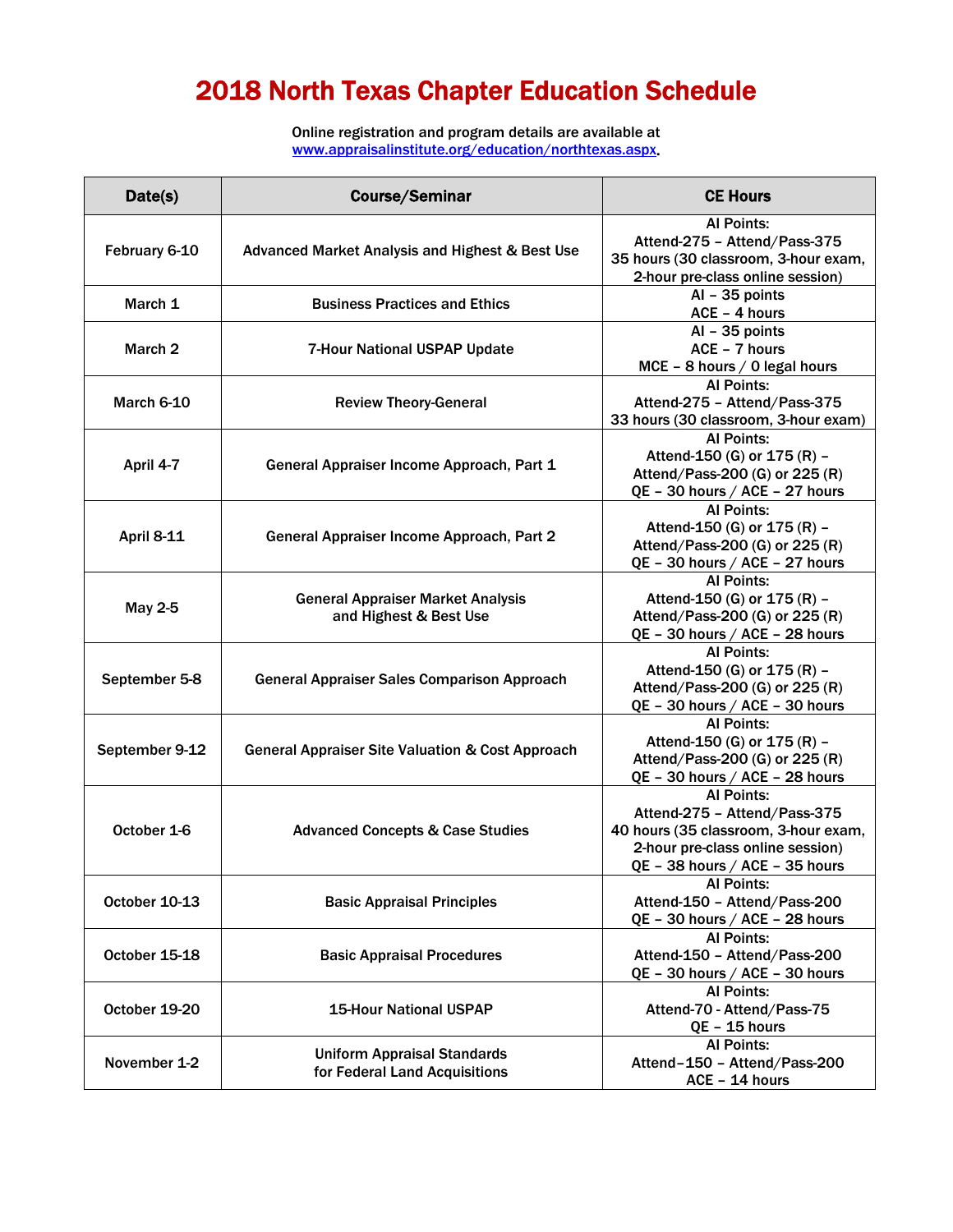### Update Your "Find an Appraiser" Profile

One of the best member benefits available to AI professionals is the Find An Appraiser function. It also represents a potential source of business. Find an Appraiser was accessed nearly 28,000 times in the past month.

Find an Appraiser has been updated in recent years to include new areas of professional focus, property types, resumes, photos and geocoding so users of appraisal services can identify AI professionals geographically.

Click here to maximize this benefit with your updated profile and contact information.

### **Property Taxes Too High?**

**We Can Help!** 

**Texas Property Tax Consultants, Inc. John G. Hirschy, President, MAI, SRA, CCIM** 

> **Phone: 972-304-0909 Email:** Info@PropertyTaxDFW.com

**www.PropertyTaxDFW.com** 

# Thank you to 2017 North Texas Realty Symposium Sponsors

**Platinum Sponsor** 



**Silver Sponsors**





**Texas Property Tax Consultants, Inc. John G. Hirschy, MAI, SRA, CCIM, President** 

**Supporter Sponsors**